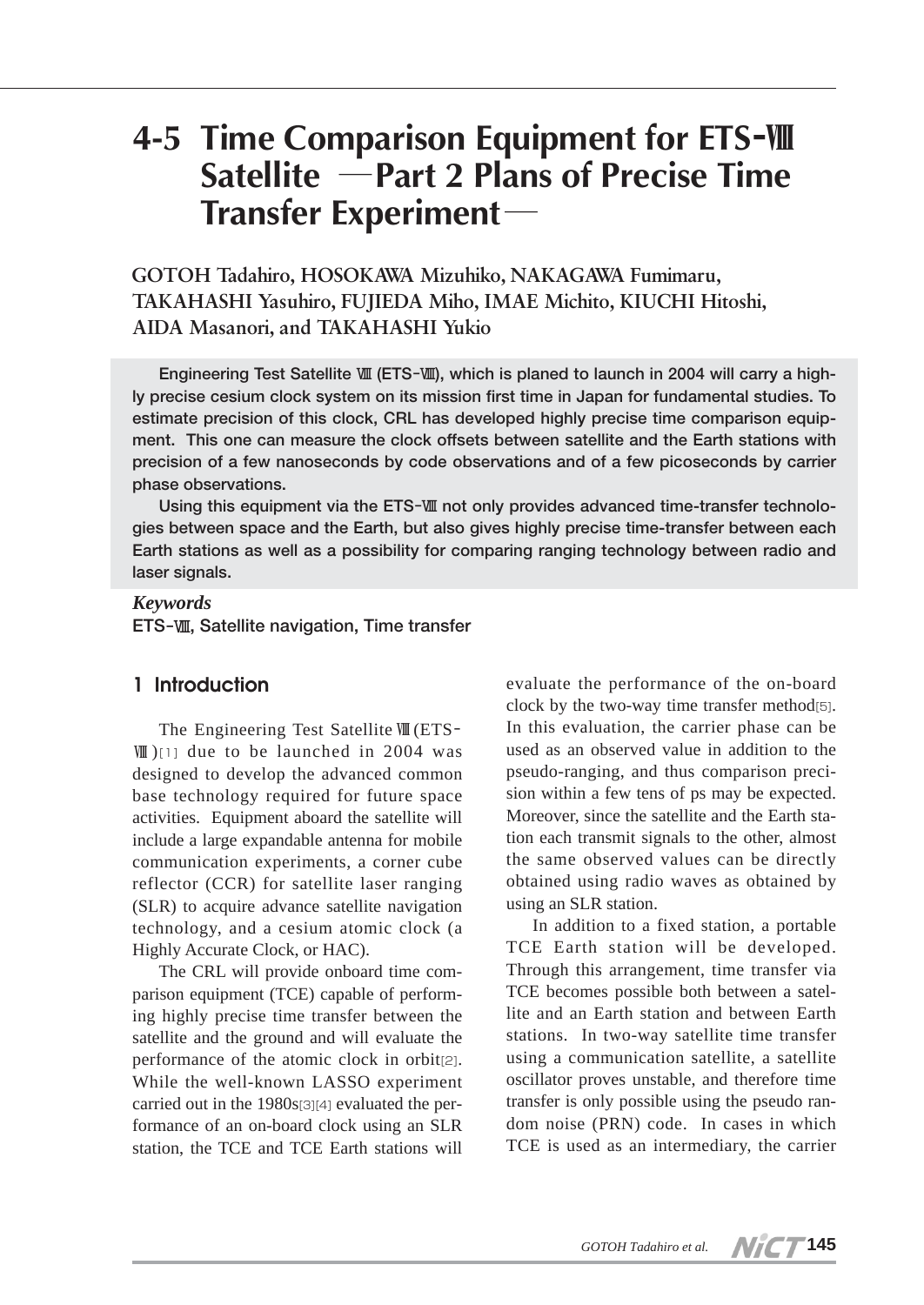phase may also be used, resulting in more highly precise time transfer relative to twoway satellite time transfer via communication satellite.

# **2 Time transfer system**

## **2.1 System configuration**

The fundamental theory behind TCE is described in detail elsewhere in this journal [2]. Here we will provide a brief explanation of the principle of time transfer using TCE. The time transfer system consists of a HAC system, a main TCE component aboard the satellite, and two TCE Earth stations on the ground (Fig.1).



The reference signal of TCE Earth station is based on UTC(CRL), while TCE operates using reference signals of 1 kpps and 10.23 MHz supplied from HAC. The S-band is used for time transfer transmission and reception signals; the Earth station transmission frequency is 2,656.390MHz, and the satellite transmission frequency is 2,491.005MHz. Both transmitting signals are superposed on a ranging signal that is modulated using the spread-spectrum method with a chip rate of 1.023MHz. For the spreading code, the same type of pseudo random noise (PRN) employed in the C/A code of the GPS is used. It is thus possible to perform time transfer using two kinds of observed values—pseudo range and carrier phase—as in the case of GPS. Additionally, to perform ionospheric correction, an L-band (1,595.880MHz) signal is sent, albeit unidirectionally (from the satellite to the ground).

In addition to the receipt of a signal from the ground, TCE receives a transmitting signal and a calibration signal from the satellite, allowing for real-time monitoring of variation in internal delay. The units that receive these three types of signals feature the same configuration; each unit processes a signal whose frequency has been down-converted to an IF. Modification of the PRN code therefore allows for simultaneous receipt from three Earth stations, permitting two-way satellite time transfer between Earth stations via TCE.

#### **2.2 Observed value**

Observed values for code phase and carrier phase measured by the TCE and the Earth stations can be expressed as they are under GPS, although the frequencies will differ[6]. The observed value of the code phase is expressed by the following.

$$
C_{r}(t) = ||[r^{s}(t-\tau_{r})+dr^{s}(t-\tau_{r})] - [r_{r}(t)+dr_{r}(t)]||
$$
  
\n
$$
+I_{d}+T+c[dt_{r}(t)-dt^{s}(t-\tau_{r})]
$$
  
\n
$$
+c[d_{rr}(t)+d_{s}^{s}(t-\tau_{r})]+e_{r}
$$
  
\n
$$
C^{s}(t) = ||[r_{r}(t-\tau^{s})+dr_{r}(t-\tau^{s})] - [r^{s}(t)+dr^{s}(t)]|
$$
  
\n
$$
+I_{u}+T+c[dt^{s}(t)-dt_{r}(t-\tau_{r})]
$$
  
\n
$$
+c[d_{r}^{s}(t)+d_{sr}(t-\tau_{r})]+e^{s}
$$
  
\n(2)

Here,  $C_r$ ,  $C_s$ -represents the code phases received by the Earth station and the satellite, respectively, in units of distance (m);τ*r*,τ*<sup>s</sup>* -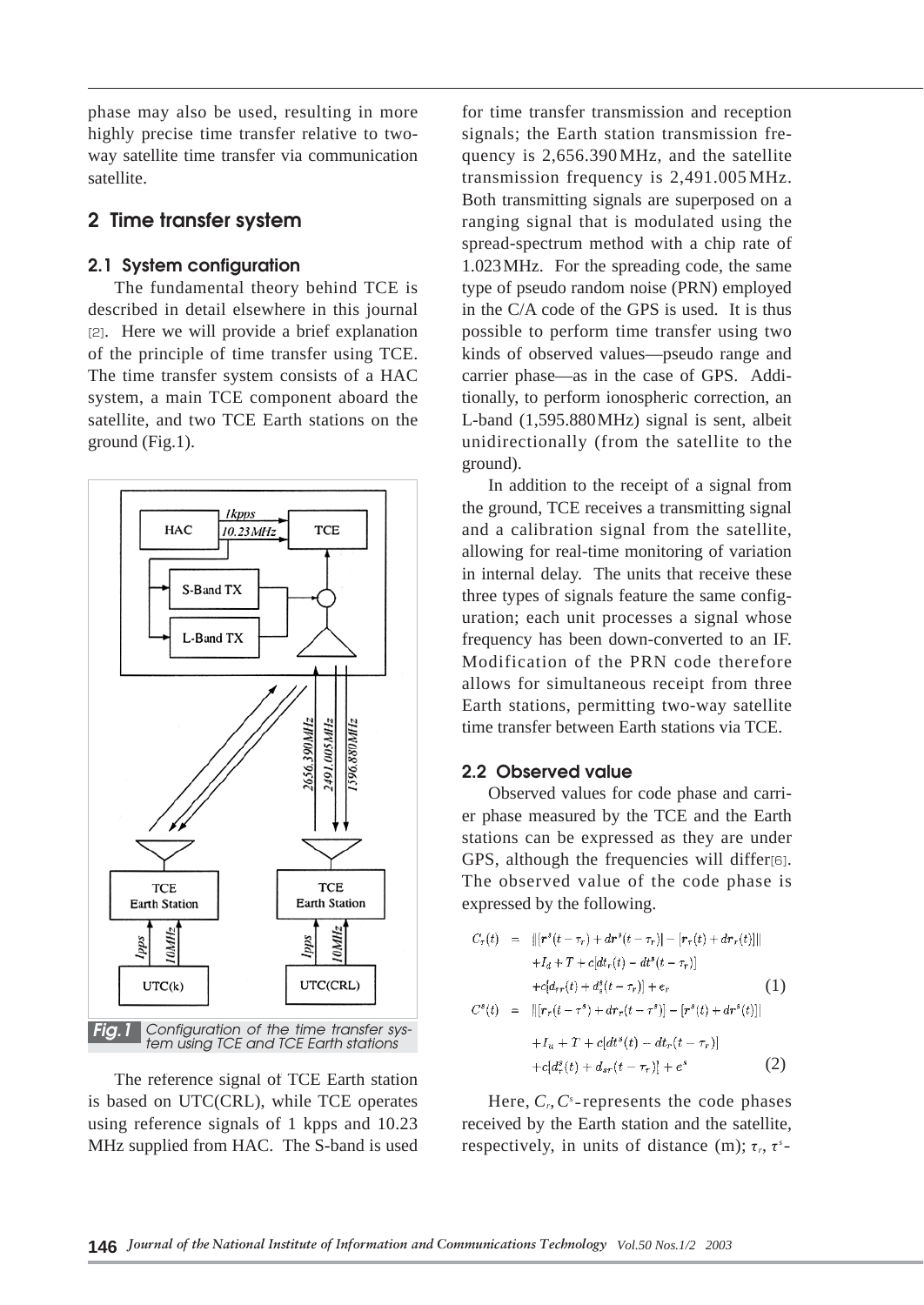stands for propagation times from the Earth station to the satellite and from the satellite to the Earth station;*r<sup>s</sup>* ,*dr<sup>s</sup>* -is the position vector of the center-of-mass and the eccentricity vector of the satellite antenna;  $\mathbf{r}_r$ ,  $d\mathbf{r}_r$ -is the position vector of the terrestrial point and the eccentricity vector of the station antenna; *T* stands for tropospheric delay;  $I_u, I_d$ -represent ionospheric delays for UPLINK and for DOWNLINK, respectively;  $dt_r, dt^*$ -represents the clock offsets of the Earth station and of the satellite;  $d_r, d_r$ -are receiver's internal delays of the Earth station and of the satellite; and *dsr*,*ds s* -represent transmitter's internal delays of the Earth station and of the satellite.

A significant difference between TCE and the GPS receiver is that the GPS is capable of measuring a pseudo range between the satellite and the receiver, whereas TCE has no time information besides 1 kpps and thus outputs the code phase as a measured value. Therefore, the code phase has an initial phase ambiguity, as in the case of the carrier phase. However, the period of the ambiguity may be as large as 1 ms. When performing time transfer, the code phase ambiguity can be ignored because the offset between the satellite and Earth clocks feature a minimal offset―rarely more than 1 ms.

To perform time transfer, the difference between the two observed values is determined.

$$
C_{r}(t) - C^{s}(t) = \{ ||[r^{s}(t - \tau_{r}) + dr^{s}(t - \tau_{r})] - [r_{r}(t) + dr_{r}(t)||] - ||[r_{r}(t - \tau^{s}) + dr_{r}(t - \tau^{s})] - [r^{s}(t) + dr^{s}(t)]|| \} + \{I_{d} - I_{u}\}
$$
(3)  
+ $c \{ [dt_{r}(t) - dt^{s}(t - \tau_{r})] - [dt^{s}(t) - dt_{r}(t - \tau_{r})] \} + c \{ [d_{rr}(t) + d_{s}^{s}(t - \tau_{r})] - [d_{r}^{s}(t) + d_{sr}(t - \tau_{r})] \} + e_{r}^{s}$ 

Since ETS-Ⅷ will be placed in geostationary orbit, and since the satellite and the Earth station transmit signals simultaneously, the distance the satellite moves at this moment is small and can be regarded as  $\tau_r \approx \tau^s$ . Moreover, if the distance between the satellite and the Earth station is taken into consideration, calculation can be performed safely assuming that the satellite moves a distance of  $\mathbf{r}^s(t-\tau_r) \simeq \mathbf{r}^s(t)$ ,  $r_r(t-\tau) \approx r_r(t)$ .  $\tau_r$ ,  $\tau$ smay be as large as approxi-

mately 100 ms,  $dt_r(t) \approx dt_r(t-\tau^s)$ ,  $dt^s(t) \approx dt^s(t-\tau_r)$ is assumed. Moreover, the internal delay is expressed by  $d_r = d_{rr} - d_{sr}$ ,  $d_s = d_s - d_s$ , and formula (3) can be rewritten simply as formula (4).

$$
C_r(t) - C^s(t) = 2c(dt_r - dt^s) + c(d_r - d^s)
$$
  
+ 
$$
(I_d - I_u) + e_r^s
$$
 (4)

In formula (4), if the internal delay and the ionospheric delay can be separately determined, the time difference between the satellite and the Earth station can be found. Similarly to the expression of the code phase, the carrier phase can be expressed as follows.

$$
\Phi_r(t) = ||[r^s(t - \tau_r) + dr^s(t - \tau_r)] - [r_r(t) + dr_r(t)]||
$$
  
\n
$$
-I_d + T + c[dt_r(t) - dt^s(t - \tau_r)]
$$
  
\n
$$
+c[\delta_{rr}(t) + \delta_s^s(t - \tau_r)]
$$
\n(5)  
\n
$$
+ \lambda_d[\phi_r(t_0) - \phi^s(t_0)] + \lambda_d N_r + \varepsilon_r
$$

$$
\Phi^{s}(t) = ||[r_{r}(t-\tau^{s}) + dr_{r}(t-\tau^{s})] - [r^{s}(t) + dr^{s}(t)]||
$$
  
\n
$$
-I_{u} + T + c[dt^{s}(t) - dt_{r}(t-\tau_{r})]
$$
  
\n
$$
+c[\delta_{r}^{s}(t) + \delta_{sr}(t-\tau_{r})]
$$
  
\n
$$
+ \lambda_{u}(\phi^{s}(t_{0}) - \phi_{r}(t_{0})) + \lambda_{u}N^{s} + \varepsilon^{s}
$$
 (6)

Ionospheric delay of the carrier phase is reversed in sign relative to the sigh of the code phase because ionospheric delay has changed from group delay to phase delay. Internal equipment delay in this case is not identical to that of the code phase, and so the delay is expressed by  $\delta$  instead of  $d$ . The carrier phase has additional terms: the initial phase  $(\phi_r(t_0))$ ,  $\phi^s(t_0)$ ), and integer carrier phase ambiguity (*Nr*, *Ns* ). Since error becomes smaller than that of the code phase,  $\varepsilon$  is used to express the error independently.

Also in the case of the carrier phase, the time difference can be determined as follows using the same variables used for the code phase.

$$
\Phi_r(t) - \Phi^s(t) = 2c(dt_r - dt^s) + c(\delta_r - \delta^s) - (I_d - I_u)
$$
  
+  $\lambda_d[\phi_r(t_0) - \phi^s(t_0) + N_r]$   
-  $\lambda_u[\phi^s(t_0) - \phi_r(t_0) + N^s]$   
+  $\varepsilon_r^s$  (7)

Since the period of the carrier phase may be as short as approximately 400 ps, carrier phase ambiguity cannot be ignored, as in the case of the code phase. For this reason, when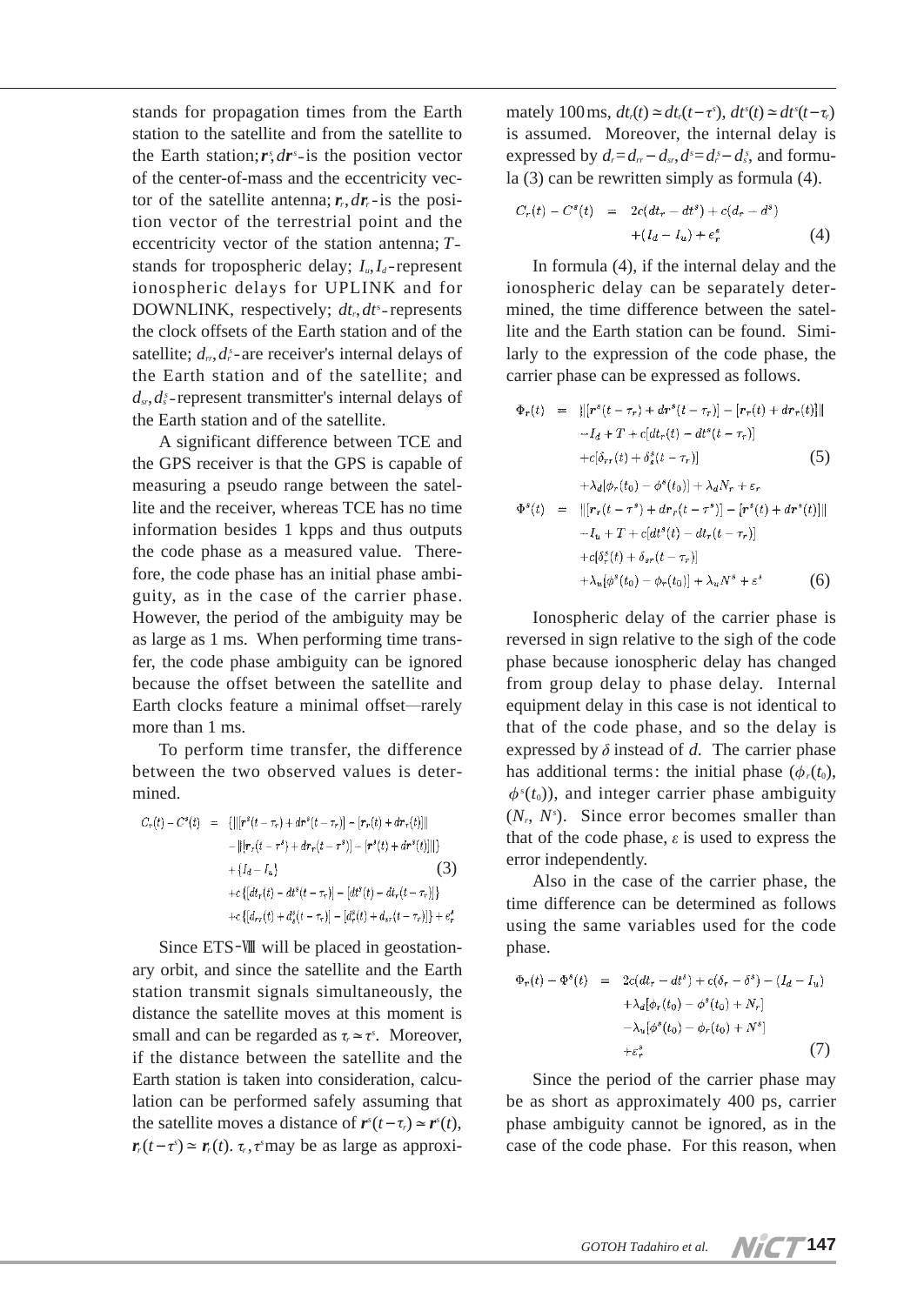performing time transfer using the carrier phase, it is necessary to resolve ambiguity in one manner or another.

## **2.3 Time transfer precision 2.3.1 System noise**

In order to evaluate the system noise of TCE, Engineering model (EM2) was used to conduct the characteristic test shown in Fig.2.



"HROG" in the figure represents an apparatus used to shift the phase and frequency of the reference frequency in minute amounts. In this experiment, the frequency is shifted by  $3 \times 10^{6}$  Hz to 5 MHz of UTC(CRL) to perform the measurement. Moreover, in order to simulate the signal from the actual satellite, white noise was added by a noise generator in meas-



urement. In this experiment, noise of approximately  $C/N_0 \approx 54$ dB was introduced. Note that in actual experiments, line quality of more than 65 dB is expected.

Fig.3 shows the measurement results for the code phase and the carrier phase, and Fig. 4 shows the residual of the carrier phase after the least-square linear fit. The slope estimated by this method is 0.59 ps/s, which agrees with the correction amount of  $3 \times 10^{-6}$ Hz ( $\approx 0.6$ ps/s) determined by HROG. Standard deviations at this time were 5.4 ns for the code phase and 36 ps for the carrier phase. A large undulation is seen in the residuals of the carrier phase in Fig.4, attributed to poor stability of the synthesizer used to create the carrier frequency for signal transmission (2,656.390 MHz).

![](_page_3_Figure_8.jpeg)

## **2.3.2 Carrier phase ambiguity resolution**

In time transfer using the carrier phase, precision in ambiguity resolution defines the precision of comparison, in addition to observation precision. Carrier phase ambiguity resolution consists of two steps: calculation of a float solution by the method of least squares, and conversion of the obtained float solution to an integer. If the float solution can be converted to an integer, the precision of comparison cited in the previous section can be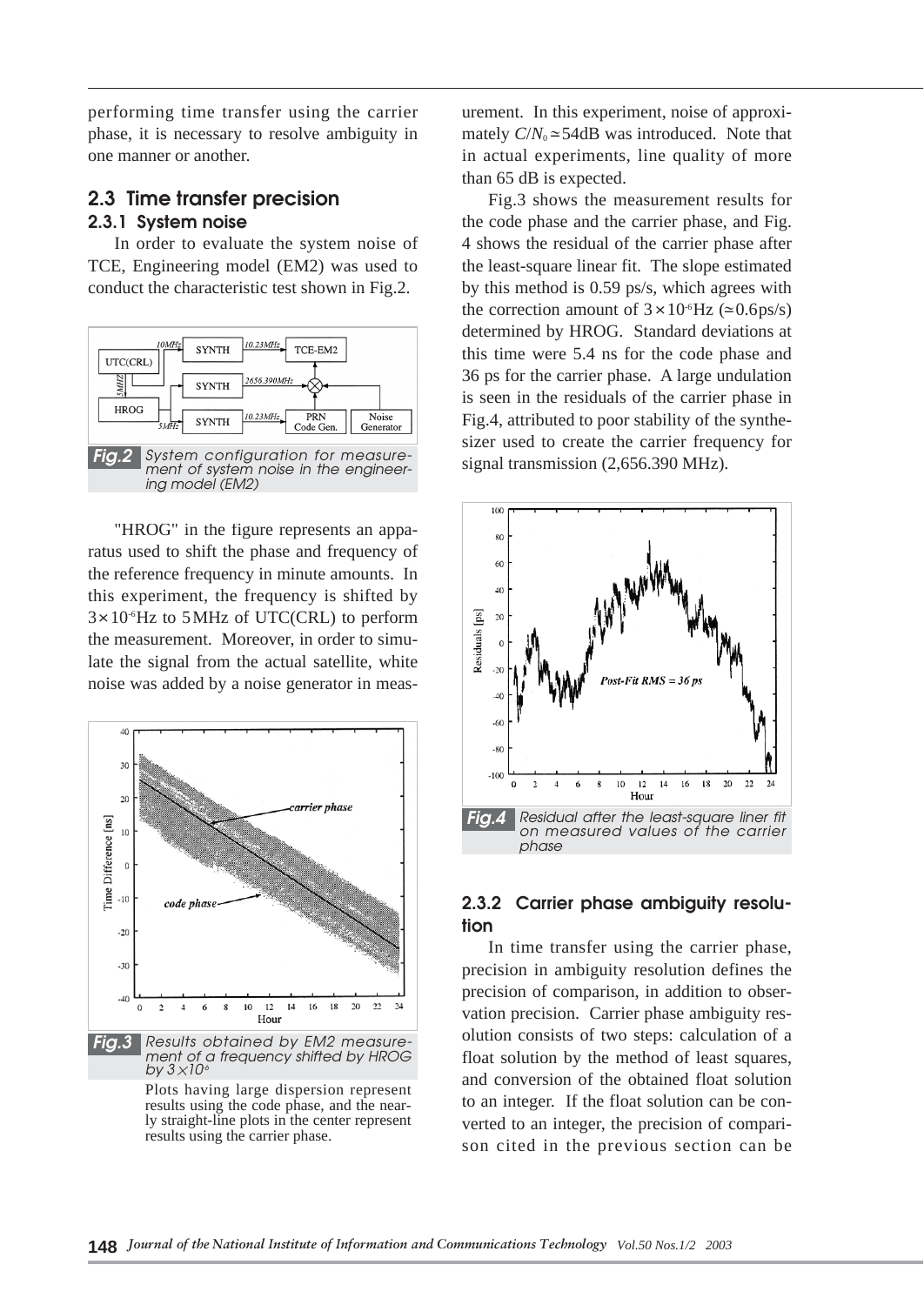attained.

With GPS, the float solution can be converted to an integer using the double difference observables, whereas with TCE, only the float solution can be obtained due to the use of a single satellite. If this solution cannot be converted to an integer, the solution may feature error resulting from the offset between the float solution and the integer solution at the time of reapplication of the power supply. Since the period of a single round of observation is determined in experimental design, the deterioration in precision resulting from carrier phase ambiguity becomes a problem in extended time transfers.

Obtaining a float solution is accomplished by solving observation formulas (4) and (7). Since internal delay is considered to be nearly constant, it may be ignored in a discussion of comparison precision. Therefore, error attributable to ionospheric effects and observation error of the code phase determine the precision of carrier phase ambiguity resolution. Since the two observations are the same (with the exception of the influence of the ionosphere), estimation precision can be improved by time averaging.

Based on the results of the previous section, the observation precision for the code phase is approximately 5 ns. One-hour averaging can increase the observation precision to approximately 80 ps. Note that it is essential that no cycle slip occurs in the carrier phase during averaging. Such slipping is considered unlikely, as the ETS-Ⅷ will be in a geostationary orbit, and also because both the satellite and Earth stations will employ parabolic antennas.

The effect of the ionosphere remains problematic. This effect can be determined using dual-frequency observations and by applying a frequency dispersion characteristic[2]. However, since the ionospheric delay determined from the code phase observation has a highfrequency component that depends on the observation error of the code phase, this method of determining the ionospheric effect will reduce the precision of ambiguity resolu-

tion. In this case it is necessary to increase precision using a process involving the following iterated procedures.

Initially, ionospheric delay determined from the code phase observations is used; after the carrier phase ambiguity resolution with some precision, ionospheric delay is found using the carrier phase observations, and the carrier phase ambiguity resolution is determined using this new value.

#### **3 Time transfer experiment 3.1 Onboard atomic clock**

The evaluation of the performance of an onboard atomic clock is one of the major objectives of the current project. Since precision in determination of the offset of an atomic clock influences positioning accuracy, determining the difference between UTC(CRL) and HAC with high precision will have a significant impact on the positioning mission. Here it is important to note that there are no precedents in the determination of longterm performance of both onboard and ground clocks (with the exception of LASSO), and we can thus affirm that current research represents the most advanced experimentation of its kind. With LASSO, the stability of the onboard clock was about  $10^{-10}$  /day, due to the use of a quartz oscillator. Since HAC employs a cesium clock, stability is better, at  $10^{-11}/\sqrt{\tau}$ .

It is well-known that the proper time of the clock is related to geocentric coordinate time (TCG), which depends on the gravitational potential of the Earth[7][8]. In HAC, the clock is slowed by a frequency of  $5.5 \times 10^{-3}$  Hz to allow for this gravitational effect. It is anticipated that the highly precise time transfer available using TCE will prove effective in verifying such predictions of the general theory of relativity.

#### **3.2 Two-way time transfer via TCE**

TCE can perform two-way satellite time transfer between a fixed station and a portable station. In two-way satellite time transfer using communication satellites deployed to determine international atomic time, the carri-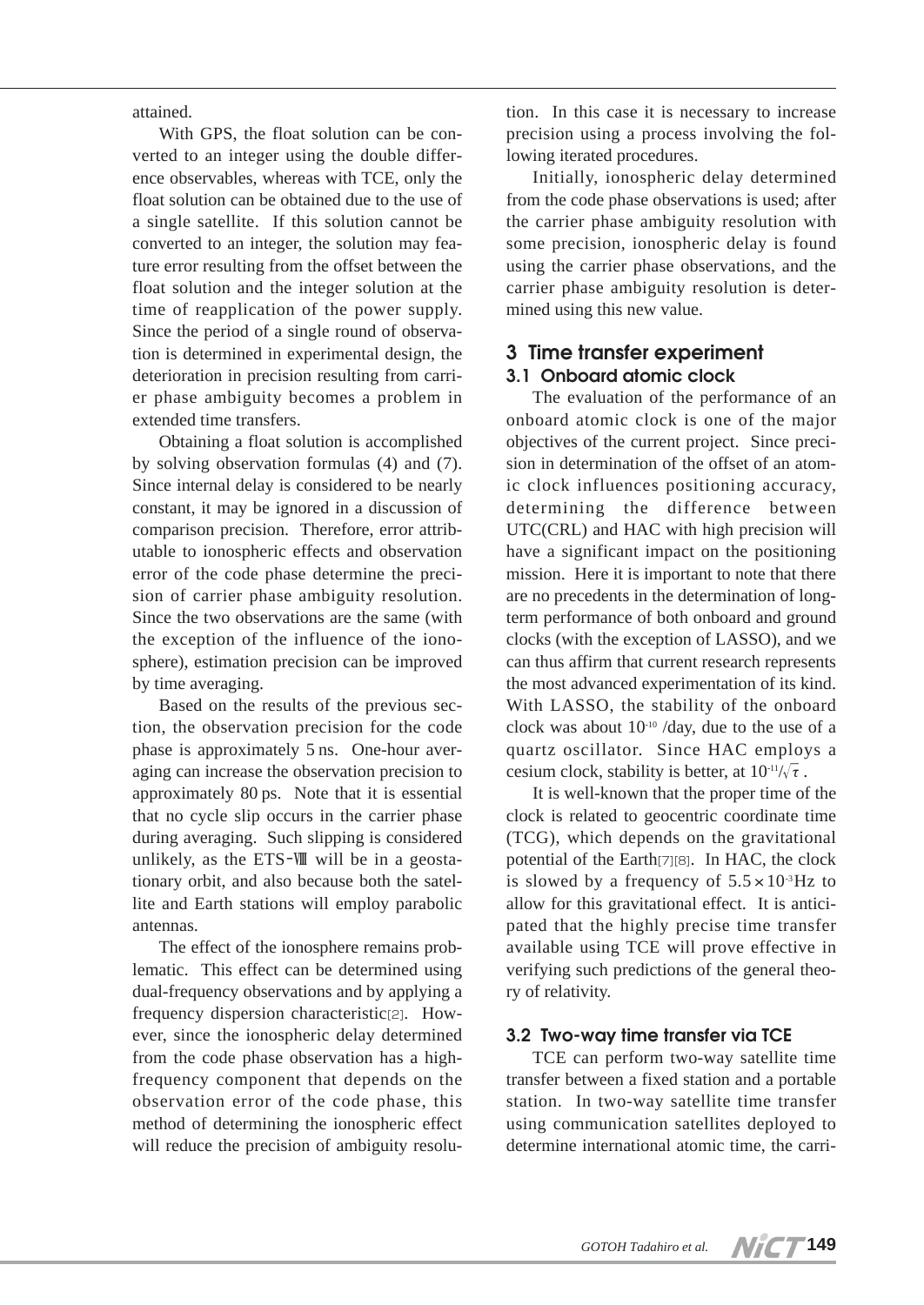er phase of an Earth station subject to time transfer cannot be used, as the oscillator aboard the satellite is employed to conduct frequency conversion for UPLINK and DOWNLINK. On the contrary, TCE performs time transfer between HAC and an Earth station using the carrier phase, resulting in interstation precision as high as approximately  $\pm 100$ ps.

Two-way satellite time transfer permits highly precise time transfer, regardless of the positions of the satellite and the Earth station, through the mutual transmission of signals between two stations. However, in practice differences may arise between signal propagation paths due to the influence of the Earth's rotation. In a rotating frame, the correction term  $\delta$ , representing the time required for a signal transmitted from satellite  $x<sub>n</sub>$  at time  $t<sub>0</sub>$  to arrive at Earth station  $x<sub>rb</sub>$  at time  $t<sub>1</sub>$ , is expressed by formula  $(8)$ [9].

$$
T = \frac{R_0}{c} + \delta
$$
  
=  $\frac{R_0}{c} - \frac{U_g R_0}{c^3} + \frac{R_0 \cdot v_b}{c^2} + \frac{R_0}{2c^3} \left[ v_b^2 + R_0 \cdot a_b + \frac{(R_0 \cdot v_b)^2}{R_0^2} \right]$   
+  $\frac{2GM_E}{c^3} \ln \left[ \frac{x_{rb} + R_0 \cdot x_{rb}/R_0}{x_{ra} + R_0 \cdot x_{ra}/R_0} \right]$  (8)

Here,  $U_{\nu}$  stands for the gravitational potential on the geoid surface;  $R_0$  stands for the vector from the satellite to the Earth station in the rotating frame;  $v_b$  represents the velocity vector of the Earth station in an inertial frame;  $a<sub>b</sub>$ is the acceleration vector of the Earth station in the inertial frame; *G* is the gravitational constant; and  $M<sub>E</sub>$  represents the mass of the Earth.

Note that this correction term does not take into consideration any quantity of 1 ps or less. The second through fourth terms on the right side of formula (8) originate from the frame difference and represent the Sagnac effect. The last term depends on the gravitational potential. In two-way satellite time transfer using a geostationary satellite, calculation can be performed assuming the distance between the satellite and the Earth station  $R_0$ to be constant, and consequently the  $c<sup>1</sup>$  term

and the  $c<sup>3</sup>$  term are canceled out by propagation from the satellite to the Earth station and from the Earth station to the satellite. Similarly, the term that depends on the gravitational potential is canceled out because the displacement from the satellite to the Earth station and that from the Earth station to the satellite are the same. As a result,  $(R_0 \cdot v_b)/c^2$  remains as the correction term.

The two-way satellite time transfer network[10] within the Asian region (a network for which the CRL is responsible) includes a link with Australia (AUS) via PAS8 and a link with Taiwan (TL) and China (NTSC) via JCSAT; the Sagnac correction for these links are as shown in Table1. In actual observation, it is generally difficult to isolate and identify the influence of the Sagnac effect, as it is impossible to separate the influence of this effect from the time difference between the clocks of two stations. By incorporating the TCE Earth station in the existing network, the time difference between two stations can be determined from a comparison of TCE and communication satellite observation results. Since two sets of results are obtained (corresponding to different satellite configurations with common reference signals), the Sagnac correction can be determined from the difference in these two sets of results. It is expected that the Sagnac correction may be verified in actual measurement by comparing the difference with the value calculated by formula (8).

| Sagnac correction quantities for the<br>Table 1<br>two-way satellite time transfer net-<br>work in the Asian area |                             |                        |
|-------------------------------------------------------------------------------------------------------------------|-----------------------------|------------------------|
|                                                                                                                   | CRL and Sagnac 補正 Satellite |                        |
| AUS                                                                                                               | 43.86 ns PAS8               |                        |
| <b>NTSC</b>                                                                                                       | $-85.29$ ns                 | <b>JCSAT 1B</b>        |
| TL.                                                                                                               |                             | $-63.07$ ns $JCSAT$ 1B |

## **3.3 Comparison of ranging technology between laser and radio signals**

The values observed using TCE enable determination of the round-trip distance between the satellite and the Earth by sum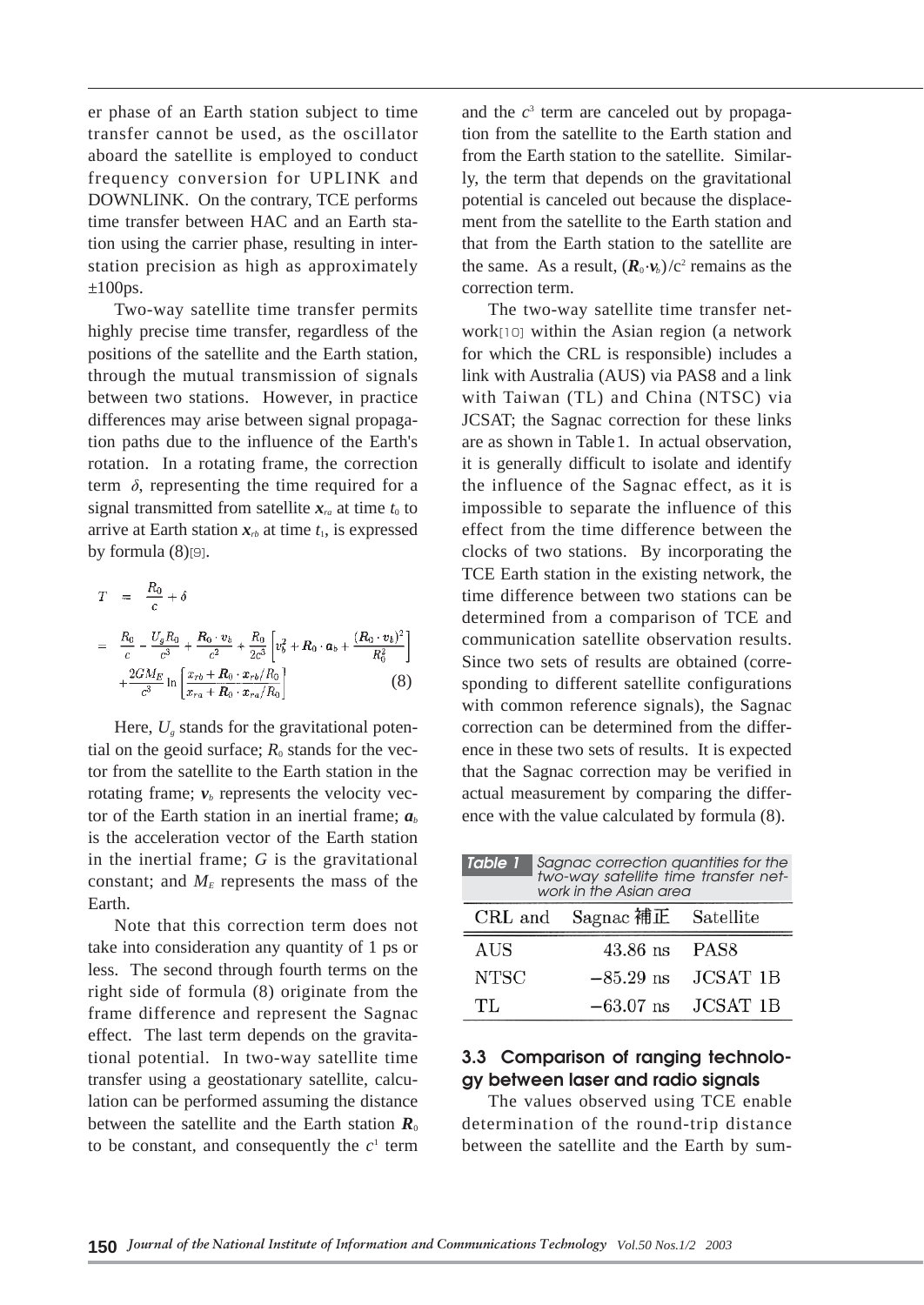ming the formulas (5) and (6). Expressing the distance between the satellite and the Earth station as  $\rho_r^s(t,t-\tau_r^s)$  and the internal delay as  $\delta_i = \delta_i^r + \delta_i^r$ ,  $\delta_i = \delta_i^s + \delta_i^s$ , formula (9) is derived.

$$
\Phi_r(t) + \Phi^s(t) = 2\rho_r^s(t, t - \tau_r^s) \n- \{I_d + I_u\} + 2T + c(\delta'_r + \delta'_s) \n+ \lambda_d[\phi_r(t_0) - \phi^s(t_0) + N_r] \n+ \lambda_u[\phi^s(t_0) - \phi_r(t_0) + N^s] \n+ \varepsilon_r^s
$$
\n(9)

ETS-Ⅷ is capable of SLR observation, and the CRL intends to track ETS-Ⅷ from its SLR observation station[11]. It will be possible to observe the difference in laser ranging and radio-wave ranging by installing a portable station at nearly the same position as that of the SLR station and observing SLR and TCE simultaneously. Since atmospheric propagation delay differs significantly depending on the use of light or radio waves, it is assumed that the results of simultaneous observation will enable us to evaluate the relative effects of hydrostatic delay and wet delay, the influence of the ionospheric delay, and more.

However, with the increase in unknowns [as seen in the comparison between formulas (7) and (9)], carrier phase ambiguity resolution becomes more difficult than time transfer. Moreover, comparison between absolute values becomes important when performing comparison with SLR; however, TCE is structurally incapable of determining the absolute value of internal delay, and hence generates an offset in such comparison. How these values should

be estimated in the future represents a practical analytical challenge.

# **4 Concluding remarks**

The space-borne time comparison mission represents pioneering research, in which atomic clocks aboard a satellite and on the ground are measured with precision of approximately a few tens of ps. At the same time the CRL has also been pursuing the development of a space-borne hydrogen maser atomic clock, and we believe that long-term observation of an atomic clock in orbit will provide important basic data for the development of such atomic clocks. Moreover, since the establishment of a proprietary navigation satellite technology is currently a national goal, highly precise time synchronization between satellites and the ground is becoming increasingly important. For this and many other reasons, we believe that the collection of basic data and the establishment of an appropriate analytical technique are accomplishments of the greatest importance.

#### **Acknowledgements**

We would like to thank the members of the ETS-Ⅷ Project Team and Office of Satellite Technology, Research and Applications, Satellite Mission Operations Department, National Space Development Agency of Japan, for their cooperation in the course of TCE development and testing.

## *References*

- **1** M. Homma, S. Yoshimoto, N. Natori, and Y. Tsutumi, "Engineering Test Satellite-8 for Mobile Communication and Navigation Experiment", IAF, No. IAF-00-M.3.01, pp.256-263.
- **2** Y. Takahashi, M. Imae, T. Gotoh, F. Nakagawa, H. Kiuchi, M. Hosokawa, M. Aida, Y. Takahashi, H. Noda, and S. Hama, "Time Comparison Equipment for ETS-VIII Satellite, -Part 1 Development of Flight Model-", This Special Issue of CRL Journal.
- **3** P. Fridelance and C. Veillet, "Operation and data analysis in the LASSO experiment", Metrologia, 32, pp.27- 33, 1995.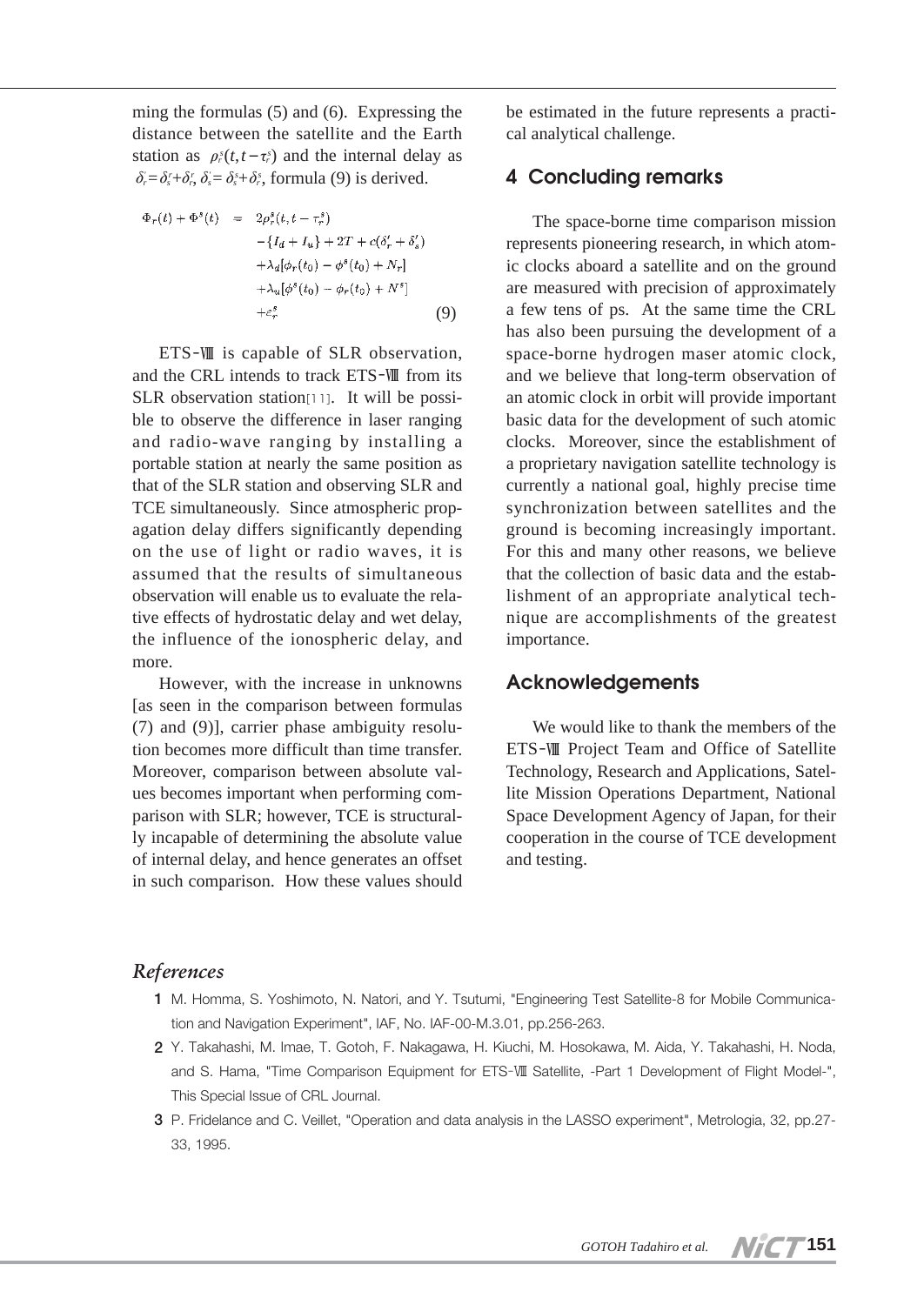- **4** E. Samain and P. Fridelance, "Time Transfer by Laser Link (T2L2) experiment on Mir", Metrologia, 35, pp.151-159, 1998.
- **5** M. Imae, T. Suzuyama, T. Gotoh, H. Shibuya, F. Nakagawa, N. Kurihara, and Y.Shimizu, "Two Way Satellite Time and Frequency Transfer", This Special Issue of CRL Journal.
- **6** P.J. Teunissen and A. Kleusberg, GPS for Geodesy, 2nd Edition, Sec. 5, Springer, 1998.
- **7** M. Hosokawa, "Four Dimensional Space-Time and Reference Frame", Review of the Communications Research Laboratory, Vol. 45, Nos.1/2, pp.3-18, March/June 1999. (in Japanese)
- **8** P. Wolf, and G. Petit, "Relativistic theory for clock syntonization and the realization of geocentric coordinate times", Astron. Astrophysics, 304, pp.653-661, 1995.
- **9** G. Petit, and P. Wolf, "Relativistic theory for picosecond time transfer in the vicinity of the Earth", Astron. Astrophysics, 286, pp.971-977, 1994.
- **10** S. Hongwei, M. Imae, and T. Gotoh, "Performance of Two-way Satellite Time and Frequency Transfer in Asia-Pacific Region", Journal of the Geodetic Society of Japan, Vol.49, No.2, pp.135-142, 2003.
- **11** H. Kunimori, K. Imamura, F. Takahashi, T. Itabe, T. Aruga, and A. Yamamoto, "New Development of Satellite Laser Ranging System for Highly Precise Space and Time Measurements", Journal of the Communications Research Laboratory, Vol.38, No.2, pp.303-317, 1991.

![](_page_7_Picture_8.jpeg)

*GOTOH Tadahiro Reseacher, Time and Frequency Measurement Group, Applied Research and Standards Division GPS Time Transfar*

#### *NAKAGAWA Fumimaru, Ph. D.*

*Research Fellow, Time and Frequency Measurements Group, Applied Research and Standards Division*

*Satellite Navigation, Satellite Time Transfer*

#### *FUJIEDA Miho, Ph. D.*

*Research Fellow, Time and Frequency Measurements Group, Applied Research and Standards Division*

*Satellite Navigation, Precise Time Transfer*

![](_page_7_Picture_16.jpeg)

*HOSOKAWA Mizuhiko, Ph. D.*

*Leader, Atomic Frequency Standards Group, Applied Research and Standards Division*

*Atomic Frequency Standards, Space Time Measurements*

#### *TAKAHASHI Yasuhiro*

*Senior Researcher, Time and Frequency Measurements Group, Applied Research and Standards Division*

*Satellite Communication, Satellite Positioning System*

![](_page_7_Picture_23.jpeg)

#### *IMAE Michito*

*Leader, Time and Frequency Measurements Group, Applied Research and Standards Division*

*Frequency Standards*